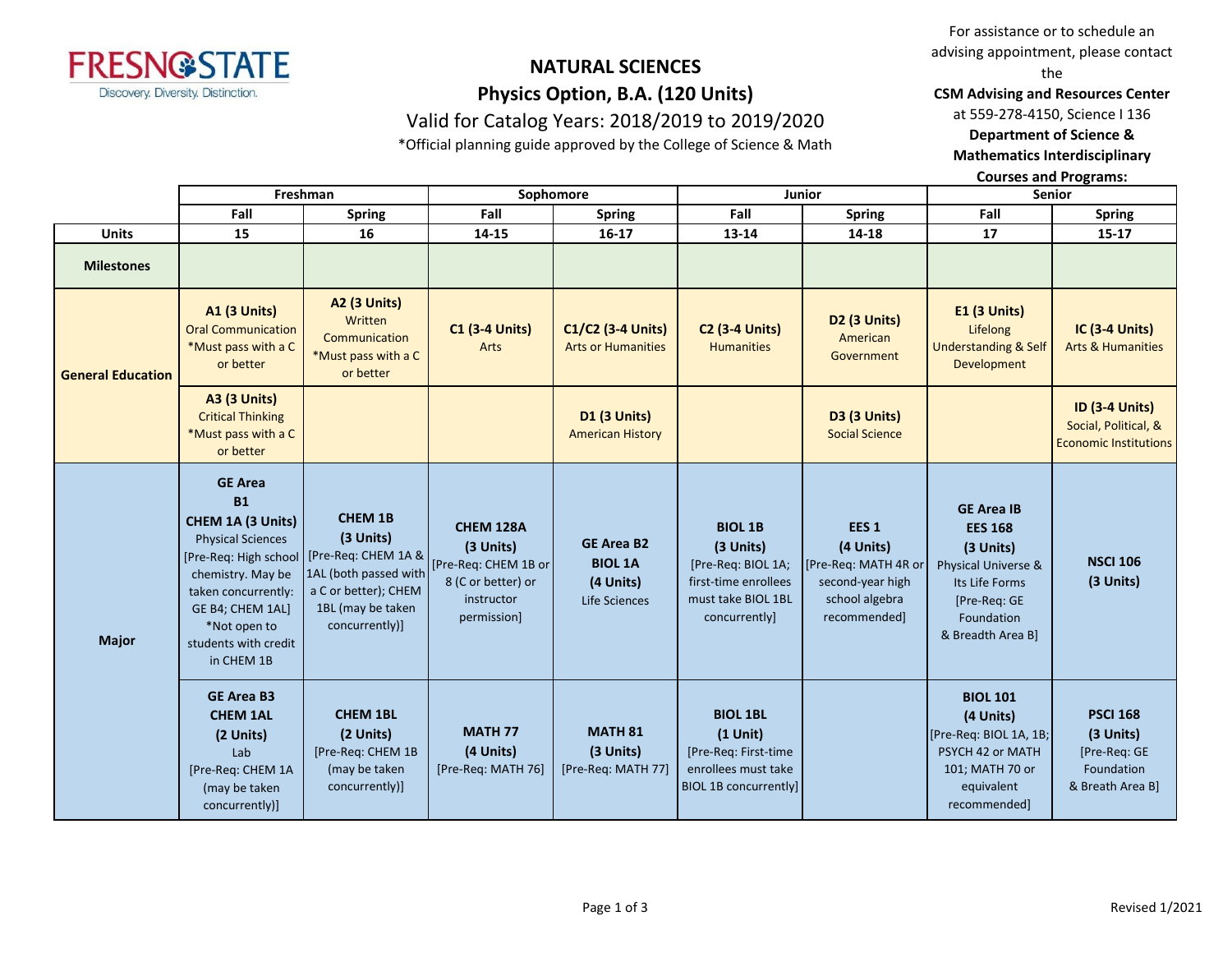

# **NATURAL SCIENCES Physics Option, B.A. (120 Units)**

Valid for Catalog Years: 2018/2019 to 2019/2020 \*Official planning guide approved by the College of Science & Math

For assistance or to schedule an advising appointment, please contact the

**CSM Advising and Resources Center**

at 559-278-4150, Science I 136

**Department of Science &** 

**Mathematics Interdisciplinary** 

**Courses and Programs:**

|                                                               |                                                                                                                                          | Freshman<br>Sophomore                                                                          |                                                                                                  | Junior                                                                   |                                                                                                | Senior                                                                                                                                     |                                                                                                 |                                                 |
|---------------------------------------------------------------|------------------------------------------------------------------------------------------------------------------------------------------|------------------------------------------------------------------------------------------------|--------------------------------------------------------------------------------------------------|--------------------------------------------------------------------------|------------------------------------------------------------------------------------------------|--------------------------------------------------------------------------------------------------------------------------------------------|-------------------------------------------------------------------------------------------------|-------------------------------------------------|
|                                                               | Fall                                                                                                                                     | <b>Spring</b>                                                                                  | Fall                                                                                             | <b>Spring</b>                                                            | Fall                                                                                           | <b>Spring</b>                                                                                                                              | Fall                                                                                            | <b>Spring</b>                                   |
| <b>Units</b>                                                  | 15                                                                                                                                       | 16                                                                                             | 14-15                                                                                            | $16-17$                                                                  | 13-14                                                                                          | 14-18                                                                                                                                      | 17                                                                                              | $15 - 17$                                       |
| <b>Major</b>                                                  | <b>GE Area B4</b><br><b>MATH 75</b><br>(4 Units)<br>Quantitative<br>Reasoning<br>*See course catalog<br>for prerequisite<br>requirements | <b>MATH 76</b><br>(4 Units)<br>[Pre-Req: MATH 75 or<br><b>MATH 75A &amp; B]</b>                | PHYS <sub>4B</sub><br>(3 Units)<br>[Pre-Req: PHYS 4A;<br>MATH 77 (may be<br>taken concurrently)] | PHYS <sub>4C</sub><br>(3 Units)<br>[Pre-Req: PHYS 4B;<br><b>MATH 77]</b> | <b>PHYS 102</b><br>(3 Units)<br>[Pre-Req: PHYS 4C;<br>MATH 81 (may be<br>taken concurrently)]  |                                                                                                                                            | <b>PHYS 107A</b><br>(3 Units)<br>[Pre-Req: PHYS 105A;<br><b>MATH 81]</b>                        |                                                 |
|                                                               |                                                                                                                                          | PHYS <sub>4A</sub><br>(3 Units)<br>[Pre-Req: GE B4;<br>MATH 76 (may be<br>taken concurrently)] | <b>PHYS 4BL</b><br>$(1$ Unit)<br>[Co-Req: PHYS 4B]                                               |                                                                          | <b>PHYS 105A</b><br>(3 Units)<br>[Pre-Req: PHYS 4C;<br>MATH 81 (may be<br>taken concurrently)] |                                                                                                                                            | <b>PSCI 21</b><br>(4 Units)<br>[Pre-Req: Second-<br>year high school<br>algebra<br>recommended] |                                                 |
|                                                               |                                                                                                                                          | <b>PHYS 4AL</b><br>$(1$ Unit)<br>[Co-Req: PHYS 4A]                                             |                                                                                                  |                                                                          |                                                                                                |                                                                                                                                            |                                                                                                 |                                                 |
| <b>Additional</b><br><b>Graduation</b><br><b>Requirements</b> |                                                                                                                                          |                                                                                                |                                                                                                  |                                                                          |                                                                                                | <b>UDWS (0-4 Units)</b><br>*Upper Division<br>Writing Exam OR "W"<br>Course (must pass<br>with a C or better)                              |                                                                                                 | MI (3 Units)<br>Multicultural/<br>International |
|                                                               |                                                                                                                                          |                                                                                                |                                                                                                  |                                                                          |                                                                                                | <b>MATH 101</b><br>(4 Units)<br>[Pre-Req: MATH 70,<br>75, or 75A & B]<br>*No credit if taken<br>after MATH 108<br>or PSYCH 42<br>(4 Units) |                                                                                                 |                                                 |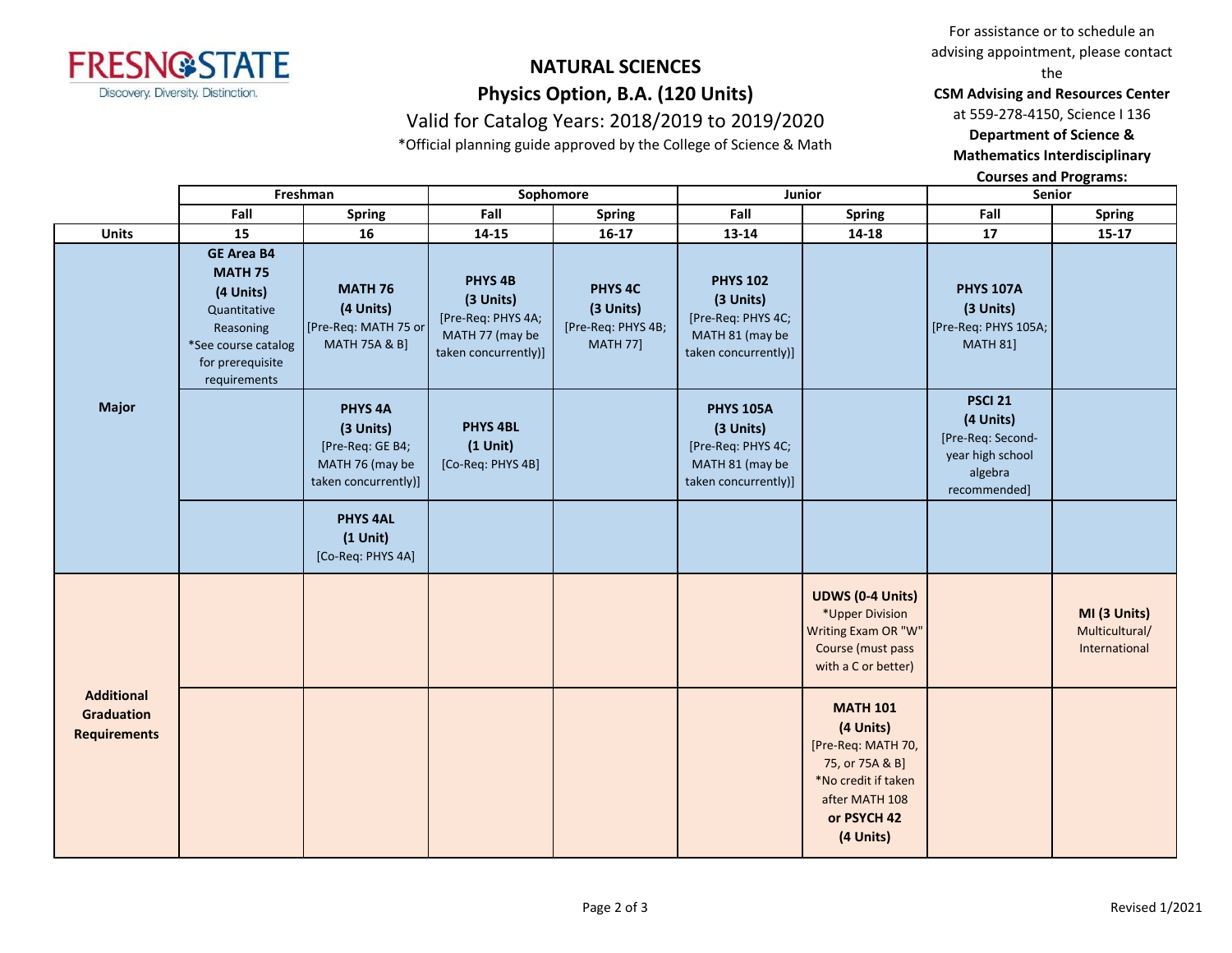

### **NATURAL SCIENCES Physics Option, B.A. (120 Units)**

### Valid for Catalog Years: 2018/2019 to 2019/2020

\*Official planning guide approved by the College of Science & Math

For assistance or to schedule an advising appointment, please contact

the

**CSM Advising and Resources Center**

at 559-278-4150, Science I 136

**Department of Science &** 

**Mathematics Interdisciplinary** 

**Courses and Programs:**

|              | Freshman |               | Sophomore        |                    | Junior        |               | Senior |                  |
|--------------|----------|---------------|------------------|--------------------|---------------|---------------|--------|------------------|
|              | Fall     | <b>Spring</b> | Fall             | <b>Spring</b>      | Fall          | - -<br>Spring | Fall   | <b>Spring</b>    |
| <b>Units</b> |          | тo            | 4 A A F<br>14-15 | -- --<br>$16 - 17$ | 1914<br>13-14 | 14-18         | --     | $- - -$<br>15-17 |

#### **FOOTNOTES:**

**Prerequisites/Corequisites:** Other restrictions may apply. Please see your course catalog for detailed prerequisite/corequisite requirements.

Electives (4 units): Units in this area may be used toward a double major or minor. Students must earn a minimum of 120 units total to graduate. The number of required elective units may vary, depending on the amount of units earned from major and GE courses.

Upper Division Writing Skills requirement (UDWS): All undergraduate students must demonstrate competency in writing skills by passing the Upper Division Writing Exam (UDWE) or by obtaining a C or better in an approved upper division writing course, identified by the letter "W."

Substitutions: If substitutions/exceptions/waivers are made for any major courses that also meet GE and/or the Multicultural/International graduation requirement, the student is responsible for completing additional courses to satisfy the respective areas (GE and/or MI). This also includes the upperdivision writing requirement.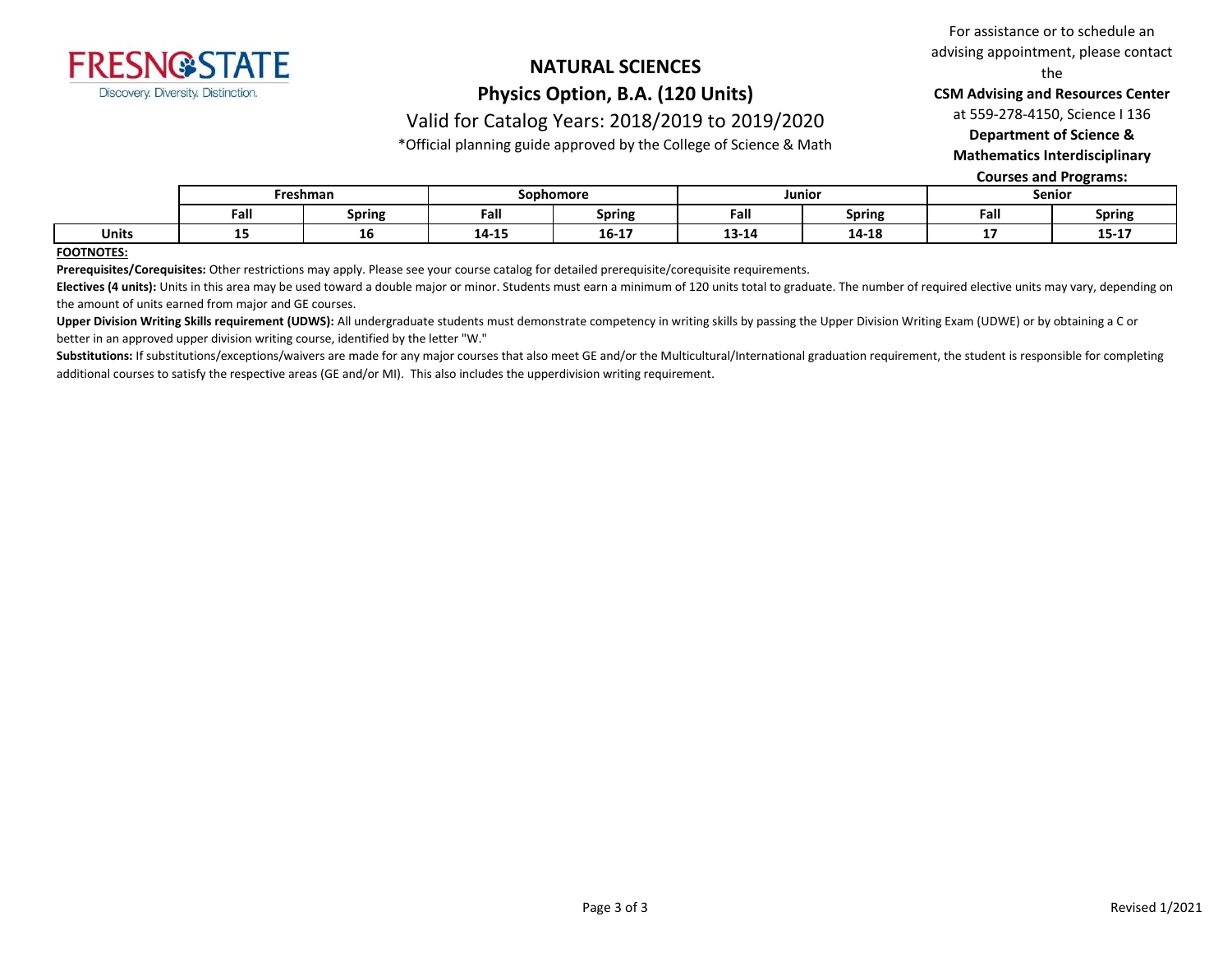

### **NATURAL SCIENCES Physics Option, B.A. (120 Units)** Valid for Catalog Years: 2009/2010 to 2017/2018

\*Official planning guide approved by the College of Science & Math

For assistance or to schedule an advising appointment, please contact the **CSM Advising and Resources Center** at 559-278-4150, Science I 136 **Department of Science & Mathematics Interdisciplinary Courses and Programs:** 559-278-5173, Science I 100

|                             | Freshman                                                                                                                                                                                                                 |                                                                                                                                                              | Sophomore                                                                        |                                                                | Junior                                                                                                        |                                                                                               | Senior                                                                                                                                    |                                                                               |
|-----------------------------|--------------------------------------------------------------------------------------------------------------------------------------------------------------------------------------------------------------------------|--------------------------------------------------------------------------------------------------------------------------------------------------------------|----------------------------------------------------------------------------------|----------------------------------------------------------------|---------------------------------------------------------------------------------------------------------------|-----------------------------------------------------------------------------------------------|-------------------------------------------------------------------------------------------------------------------------------------------|-------------------------------------------------------------------------------|
|                             | Fall                                                                                                                                                                                                                     | <b>Spring</b>                                                                                                                                                | Fall                                                                             | Spring                                                         | Fall                                                                                                          | <b>Spring</b>                                                                                 | Fall                                                                                                                                      | <b>Spring</b>                                                                 |
| <b>Units</b>                | 15                                                                                                                                                                                                                       | 16                                                                                                                                                           | 14-15                                                                            | $16 - 17$                                                      | 13-14                                                                                                         | 14-18                                                                                         | 17                                                                                                                                        | $15 - 17$                                                                     |
| General<br><b>Education</b> | <b>A1 (3 Units)</b><br><b>Oral Communication</b><br>*Must pass with a C<br>or better                                                                                                                                     | <b>A2 (3 Units)</b><br>Written<br>Communication<br>*Must pass with a C<br>or better                                                                          | <b>C1 (3-4 Units)</b><br>Arts                                                    | C1/C2 (3-4 Units)<br><b>Arts or Humanities</b>                 | <b>C2 (3-4 Units)</b><br><b>Humanities</b>                                                                    | D <sub>2</sub> (3 Units)<br>American<br>Government                                            | <b>E1 (3 Units)</b><br>Lifelong<br><b>Understanding &amp; Self</b><br>Development                                                         | IC (3-4 Units)<br><b>Arts &amp; Humanities</b>                                |
|                             | <b>A3 (3 Units)</b><br><b>Critical Thinking</b><br>*Must pass with a C<br>or better                                                                                                                                      |                                                                                                                                                              |                                                                                  | <b>D1 (3 Units)</b><br><b>American History</b>                 |                                                                                                               | <b>D3 (3 Units)</b><br><b>Social Science</b>                                                  |                                                                                                                                           | <b>ID (3-4 Units)</b><br>Social, Political, &<br><b>Economic Institutions</b> |
|                             |                                                                                                                                                                                                                          |                                                                                                                                                              |                                                                                  |                                                                |                                                                                                               |                                                                                               |                                                                                                                                           | MI (3 Units)<br>Multicultural/International                                   |
| <b>Major</b>                | <b>GE Area B1</b><br><b>CHEM 1A (3 Units)</b><br><b>Physical Sciences</b><br>[Pre-Req: High school<br>chemistry. May be<br>taken concurrently:<br>GE B4; CHEM 1AL]<br>*Not open to<br>students with credit<br>in CHEM 1B | <b>CHEM 1B (3 Units)</b><br>[Pre-Req: CHEM 1A &<br>1AL (both passed with [Pre-Req: CHEM 1B or<br>a C or better); CHEM<br>1BL (may be taken<br>concurrently)] | <b>CHEM 128A</b><br>(3 Units)<br>8 (C or better) or<br>instructor<br>permission] | <b>GE Area B2</b><br><b>BIOL 1A (4 Units)</b><br>Life Sciences | <b>BIOL 1B (3 Units)</b><br>[Pre-Req: BIOL 1A;<br>first-time enrollees<br>must take BIOL 1BL<br>concurrently] | EES 1 (4 Units)<br>[Pre-Req: MATH 4R or<br>second-year high<br>school algebra<br>recommended] | <b>GE Area IB</b><br><b>EES 168 (3 Units)</b><br>Physical Universe &<br>Its Life Forms<br>[Pre-Req: GE<br>Foundation<br>& Breadth Area B] | <b>NSCI 106 (3 Units)</b>                                                     |
|                             | <b>GE Area B3</b><br><b>CHEM 1AL</b><br>(2 Units)<br>Lab<br>[Pre-Req: CHEM 1A<br>(may be taken<br>concurrently)]                                                                                                         | <b>CHEM 1BL</b><br>(2 Units)<br>[Pre-Req: CHEM 1B<br>(may be taken<br>concurrently)]                                                                         | MATH 77 (4 Units)<br>[Pre-Req: MATH 76]                                          | MATH 81 (3 Units)<br>[Pre-Req: MATH 77]                        | BIOL 1BL (1 Unit)<br>[Pre-Req: First-time<br>enrollees must take<br><b>BIOL 1B concurrently]</b>              |                                                                                               | <b>BIOL 101 (4 Units)</b><br>[Pre-Req: BIOL 1A, 1B;<br>PSYCH 42 or MATH<br>101; MATH 70 or<br>equivalent<br>recommended]                  | <b>PSCI 168 (3 Units)</b><br>[Pre-Req: GE Foundation<br>& Breath Area Bl      |